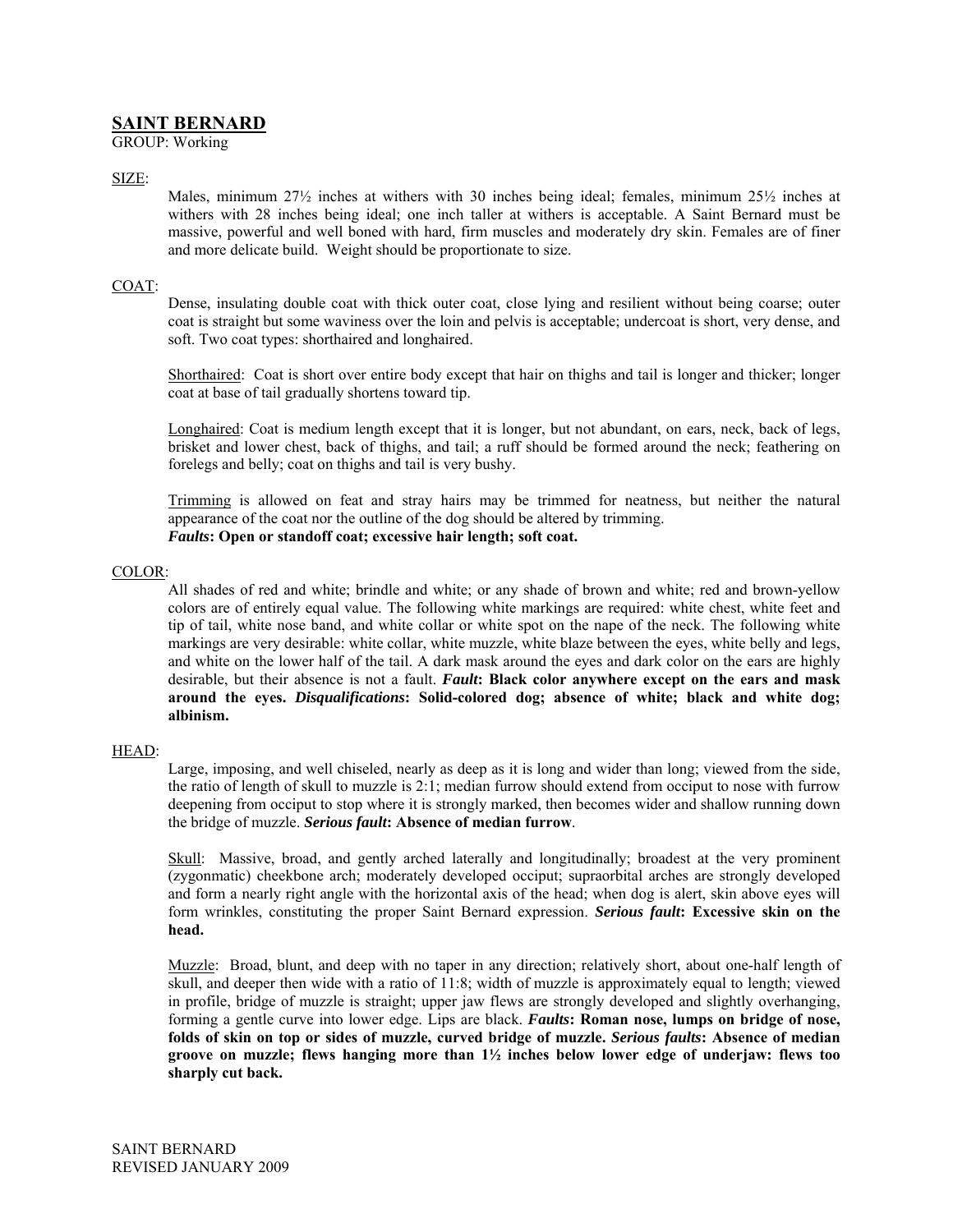Teeth: Complete set of evenly spaced, white teeth meeting in scissors bite; level bite is acceptable, but not preferred; black roof of mouth is desirable.

Nose: Very substantial, broad, with wide open nostrils; in profile, the top of the nose does not rise above the bridge of the muzzle; nose leather is always black. *Fault*: Incomplete nose pigment. *Disqualification***: Nose color other than black**.

Eyes: Medium size and dark, set more to front than sides; set moderately deep; intelligent, friendly expression; lower eyelids do not normally close completely; eyelids have a slight fold causing the eye to have a diamond-shaped appearance. *Faults***: Light eyes; very visible haw; exposed lachrymal (tear) glands.** *Serious faults***: Abnormal function of eyelids or eyelashes; bulging, round eyes.**  *Disqualification***: Blue eyes**.

Ears: Medium sized, fairly high set, drop ears; stand slightly away from head, dropping with a sharp bend to the side and cling to the head without a turn; tender flap forms a rounded triangle; slightly elongated toward the point; front edge lies firmly to the head, whereas the back edge may stand somewhat away from the head, especially when dog is at attention; strongly developed ear base gives the skull a square, broader, and much more expressive appearance. *Serious fault***: Low-set ears.** 

Lips: Black.

# NECK:

Extremely muscular and thick, slightly arched, and, when alert or at attention, carried erect; otherwise, carried horizontally or slightly downward; junction of head and neck is distinctly marked by an indentation; moderate length, but appears short due to its extreme thickness; dewlap of throat and neck is well pronounced. *Fault***: Excessive dewlap or neck or throat.** 

#### BODY:

Massive and muscular, but sufficiently agile to navigate mountainous terrain; properly proportioned, the Saint Bernard is square with the body (measured from posternum to point of buttocks) equal to height (measured from the withers to the ground).

Topline: Inclines very slightly downward from well-developed withers to a very broad and level back, merging imperceptibly into root of tail. *Fault***s: Sloping backline; roach, sway or long back.** 

Loin: Short, broad and so distinctly muscular that there is a well-defined break between the muscles of loin and belly.

Croup: Slightly sloping. *Fault***: Flat or steep croup.**

Chest: Very well arched, moderately deep, not reaching below the elbows. *Faults*: Slab-sidedness, narrow or shallow chest.

#### FRONT AND REAR QUARTERS:

Muscular and moderately angulated; flat shoulder blades approximately equal in length to the upper arms; tips of shoulder blades are fairly close together.

*Foreleg* length (measured from point of elbow to ground) is equal to half the dog's height; upper arms are very powerful and extraordinarily muscular with straight and strong lower leg; viewed from front, forelegs are parallel and moderately wide; viewed from side, pasterns are short, powerful and slightly sloping. Dewclaws are preferred removed. *Faults***: Excessive or lack of adequate angulation.**

*Hindlegs* have hocks of moderate angulation in balance with angulation of forequarters; viewed from the rear, when dog is standing, the short, thick rear pasterns are perpendicular to the ground and parallel to each other. All dewclaws should be removed. *Faults***: Cowhocks; open hocks; sickle hocks.** *Serious fault***: Lack of muscle mass.**